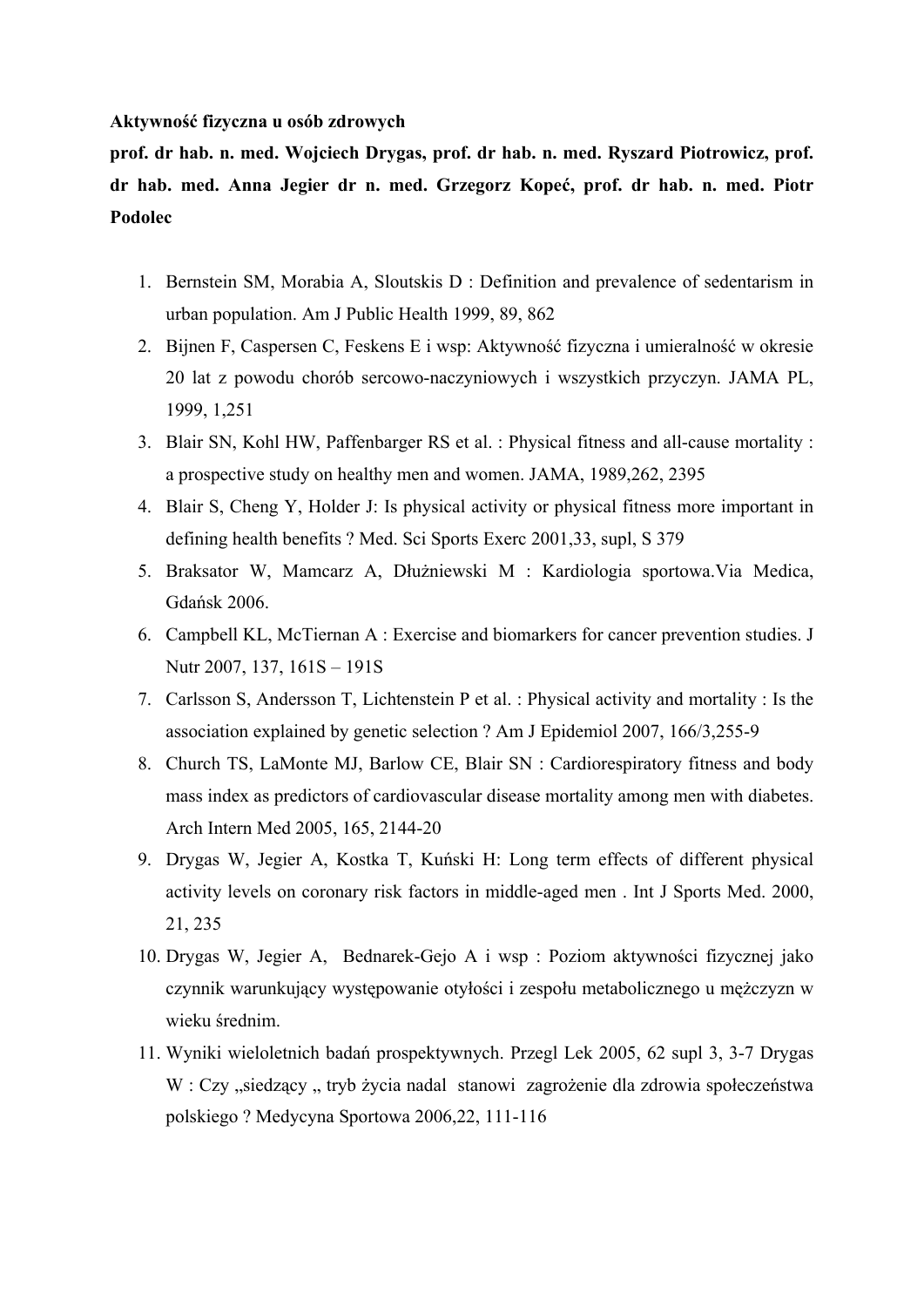- 12. Drygas W, Kwaśniewska M, Szcześniewska D i wsp : Ocena poziomu aktywności fizycznej dorosłej populacji Polski. Wyniki Programu WOBASZ. Kard Pol 2005, 63, supl 4, 636-640
- 13. Drygas W, Jegier A : Zalecenia dotyczące aktywności ruchowej w profilaktyce chorób układu krążenia . W zbiorze : Kardiologia zapobiegawcza. Naruszewicz M ( red) , PTBNM, 2006.
- 14. Dziak A : Urazy i uszkodzenia sportowe narządu ruchu. . W zbiorze : Medycyna Sportowa . Jegier A, Nazar K, Dziak A ( red). PTMS Warszawa, 2006, 247-376.
- 15. Fletcher G.F., Balady G.J., Amsterdam E.A. i wsp.: Exercise standards for testing and training. A statement for healthcare professionals from the AHA. Circulation 2001;104: 1694-1740
- 16. Garza AA, Ha TG, Garcia C et al. : Exercise, antidepressant treatment , and BDNF mRNA expression in the aging brain. Pharmacol Biochem Behav 2004, 77, 209-20
- 17. Friedenreich CM, Orenstein MR : Physical activity and cancer prevention : etiologic evidence and biological mechanisms. J Nutr 2002, 132 ( supl 11) , 3456-64
- 18. Hagberg LA, Lindholm L : Cost-effectiveness of healthcare-based intervention aimed at improving physical activity. Scand J Public Health 2006, 34, 641-53
- 19. Huang N : Motivating patients to move. Aust Fam Physician 2005, 34,413-7
- 20. Jakicic JM, Otto AD : Treatment and prevention of obesity : what is the role of exercise ? Nutr Rev 2006, 64, S57-61
- 21. Jegier A, Stasiołek D: Skuteczna dawka aktywności fizycznej w prewencji pierwotnej chorób układu krążenia i promocji zdrowia. Med. Sportiva 2001, 5 supl 2, 109
- 22. Jegier A, Drygas W, Bugajski A. i wsp. Medyczne problemy sportu dzieci i młodzieży. Med. Sportiva 2005, 9, supl 1
- 23. Jegier A : Aktywność ruchowa w promocji zdrowia oraz zapobieganiu chorobom przewlekłym. W zbiorze : Medycyna Sportowa . Jegier A, Nazar K, Dziak A ( red). PTMS Warszawa, 2006, 403-456.
- 24. Jegier A, Nazar K, Dziak A ( red). : Medycyna Sportowa. PTMS Warszawa, 2006, 403-456.
- 25. Kaleta D, Jegier A : Charakterystyka aktywności ruchowej dorosłej populacji wielkomiejskiej w Polsce na przykładzie Łodzi. Przegl Lek 2005, 62,supl 3, 14-17
- 26. Katzmarzyk PT, Church TS, Blair SN : Cardiorespiratory fitness attenuates the effects of the metabolic syndrome on all-cause and cardiovascular disease mortality in men. Arch Intern Med 2004, 164, 1092-7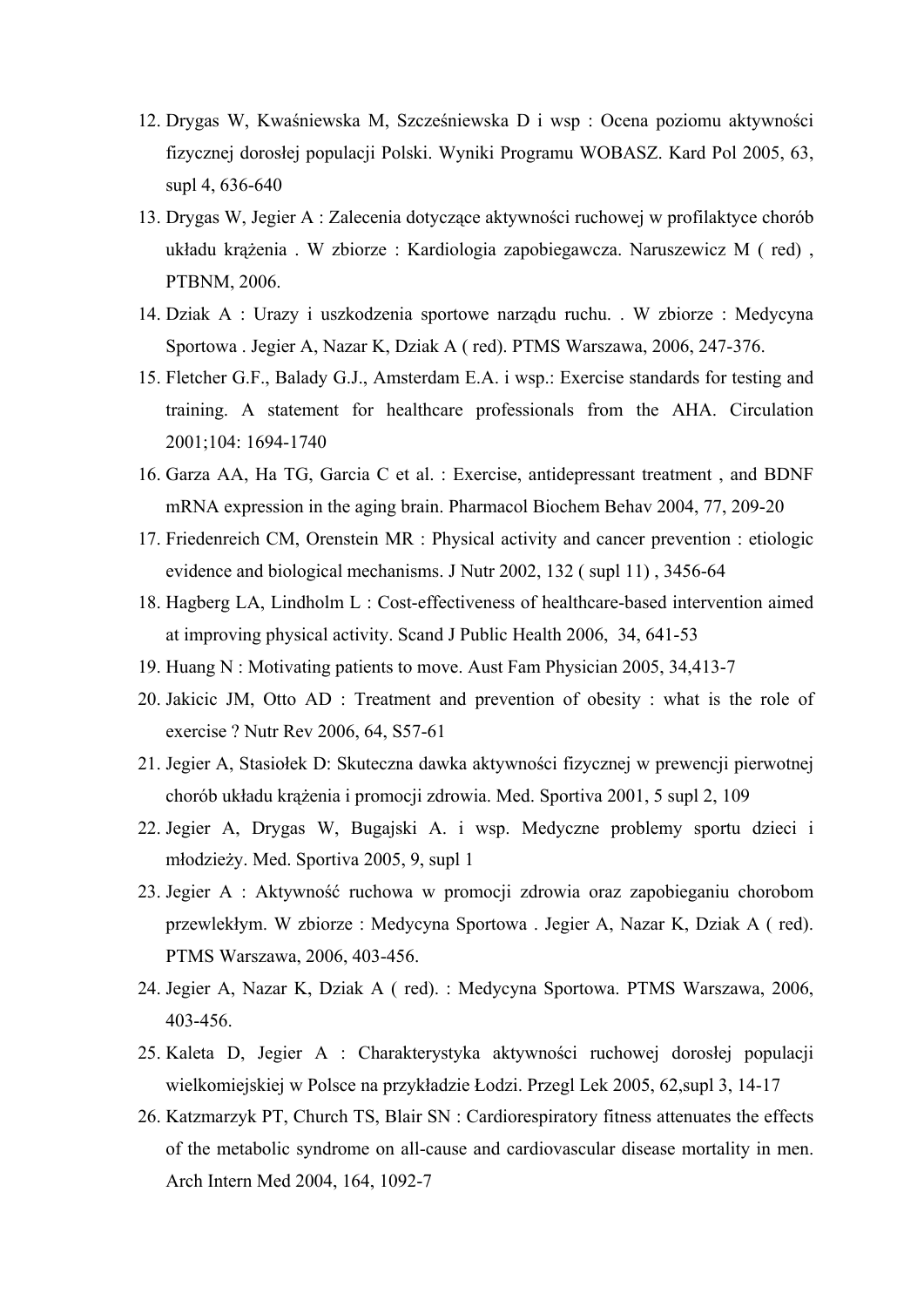- 27. Kopeć G., Sobień B., Podolec M. et al.: The level of knowledge and sources of information about cardiovascular risk factors in the Polish population. Acta Cardiologica 2007;62:631-632.
- 28. Kostka T : Aktywność ruchowa a starzenie się organizmu. . W zbiorze : Medycyna Sportowa Jegier A, Nazar K, Dziak A ( red). PTMS Warszawa, 2006, 457-464.
- 29. Kraemer W.J., Adams K., Cafarelli E. i wsp.: Progression models in resistance training for healthy adults. ACSM position stand. 2002; 34: 364-380.
- 30. Krawański A : Projektowanie treningu zdrowotnego metodyka postępowania. Med. Sportiva 2001, 5, supl 2, 129-146
- 31. Kuch J, Mamcarz A, Braksator W : Nagła śmierć sercowa w sporcie. W zbiorze: Braksator W, Mamcarz A, Dłużniewski M : Kardiologia sportowa.Via Medica, Gdańsk 2006.
- 32. Kuński H. Trening zdrowotny osób dorosłych stosowany w praktyce. Med. Sportiva 2003, 7, supl 1, 15-25
- 33. Kurl S, Laukkanen JA, Rauramaa R et al. : Cardiorespiratory fitness and the risk of stroke in men. Arch Intern Med 2003, 163, 1682-8
- 34. Laufs U, Werner N, Link A i wsp. : Physical training increases endothelial progenitor cells, inhibits neointima formation , and enhances angiogenesis. Circulation 2004, 109, 220-6
- 35. Lee IM, Skerret PJ: Physical activity and all-cause mortality ; what is the doseresponse relation ? Med. Sci Sports Exerc 2001, 33,supl, S 459
- 36. Lee IM : Physical activity and cancer prevention- data from epidemiologic studies. Med Sci Sports Exerc 2003, 35, 1823-7
- 37. Leon AS, Comnett J, Jacobs DR et al : Leisure-time physical activity and risk of coronary heart disease and death : the Multiple Risk Factor Intervention Trial. JAMA 1987, 258, 2388
- 38. Leon AC, Rodriguez-perez M, Rodriguez-Benjumeda L et al : Sedentary lifestyle: Physical activity duration versus percentage of energy expenditure. Rev Esp Cardiol 2007, 60, 244
- 39. Lichtenstein AH, Appel LJ, Brands M et al : Summary of American Heart Association Diet and Lifestyle Recommendations Revision 2006. Arterioscl Thromb Vasc Biol 2006, 26, 2186-91
- 40. Manson JE et al : The escalating pandemics of obesity and sedentary life style. A call to action for clinicians. Arch Inter Med 2004,164,249-58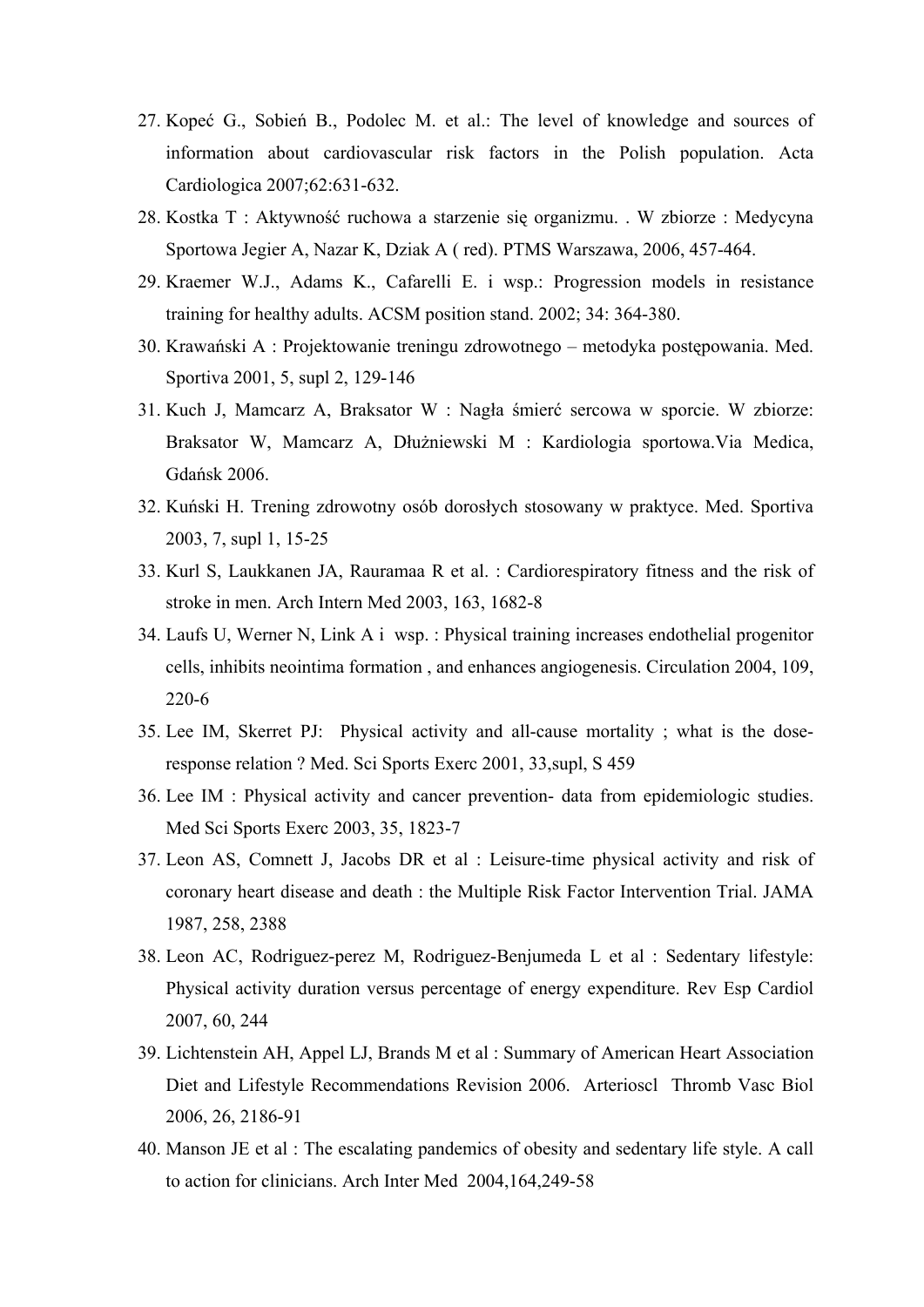- 41. Maron B.J., Pelliccia A.: The heart of trained athletes. Cardiac remodeling and the risks of sports, including sudden death. Circulation 2006; 114: 1633-1644.
- 42. McDermott AY, Mernitz H : Exercise and older patients : Prescribing guidelines . Am Fam Physician 2006,74, 437-44
- 43. Myers J, Kaykha A, George S et al : Fitness versus physical activity patterns in prediciting mortality in men. Am J Med 2004,117,912-8
- 44. Oczkowski W : Complexity of the relation between physical activity and stroke : a meta-analysis. Clin J Sport Med 2005, 15, 399
- 45. Oja P: Dose response between total volume of physical activity and health and fitness . Med. Sci Sports Exerc 2001, 33, supl, S428
- 46. Paffenbarger RS Jr, Hyde RT, Wing AL et al. : The association of changes in physical activity level and other lifestyle characteristics with mortality among men. NEJM 1993, 328, 538
- 47. Pedersen BK, Saltin B : Evidence for prescribing exercise as therapy in chronic disease. Scand J Med Sci Sports 2006, suppl 1, 3-63
- 48. Pereira AC, Huddleston DE, Brickman AM et al : An in vivo correlate of exerciseinduced neurogenesis in the adult dentate gyrus. Proc Natl Acad Sci USA 2007,104, 5638-43
- 49. Perk J., Rosengren A., Dallongeville J.: Prewencja chorób sercowo-naczyniowych: wykrywanie i modyfikacja czynników ryzyka. W: Camm A.J., Luscher T.,F., Serruys P.W. (red.): Choroby serca i naczyń. Tom I. Podręcznik Europejskiego Towarzystwa Kardiologicznego. ESC PTK Termedia 2006.
- 50. Podolec P, Tomkiewicz-Pająk L : Znaczenie kliniczne wysiłkowych testów spiroergometrycznych u sportowców. W zbiorze : Braksator W, Mamcarz A, Dłużniewski M. Kardiologia sportowa.Via Medica, Gdańsk 2006.
- 51. Rosengren A, Wilhelmsen L. : Physical activity protects against coronary Heath and deaths from all causes In middle-aged men. Evidence from a 20-year follow-up of the primary prevention study in Goteborg. Ann Epidemiol 1997, 7,69-75
- 52. Ruszkowska-Majzel J, Drygas W : Wielka Ogólnopolska Kampania na rzecz Aktywności Fizycznej " Postaw Serce na Nogi" jako skuteczna metoda promowania aktywnego trybu życia w Polsce. Przegl Lek 2005, 62,supl 3, 23-26
- 53. Ruszkowska-Majzel J, Kwasniewska M, Bednarek-Gejo A, Drygas W : Evaluation of the great national Physical Activity Campaign in Poland : The "Revitalize Your Heart" experience. Med Sportiva 2005, 9, 117 – 122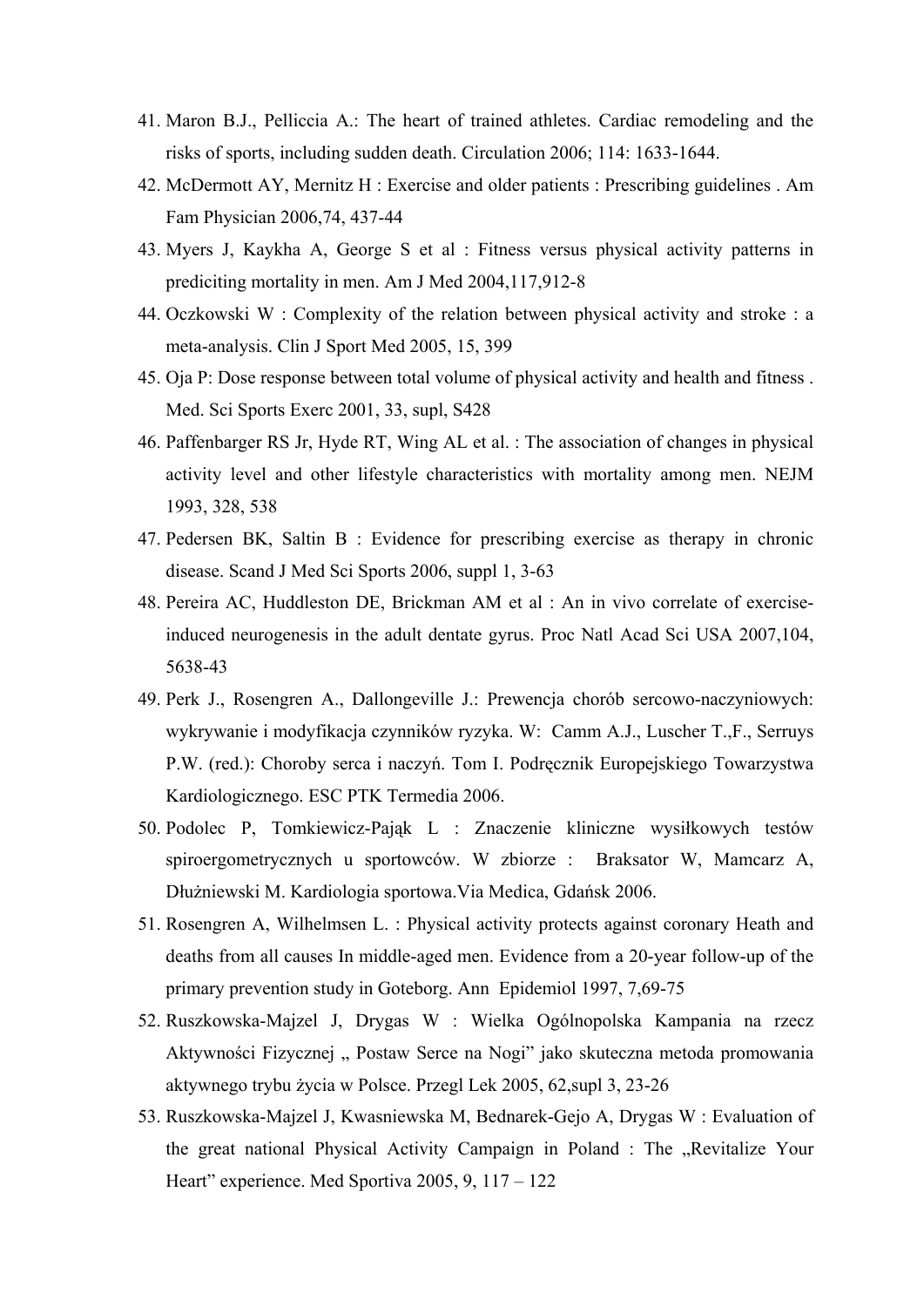- 54. Sawada SS, Muto T, Tanaka H et al : Cardiorespiratory fitness and cancer mortality in Japanese men : a prospective study. Med Sci Sports Exerc 2003, 35, 1546-50
- 55. Schnohr P, Lange P, Scharling H I wsp : Long-term physical activity in leisure time and mortality from coronary heart disease, stroke, respiratory diseases and cancer. The Copenhagen City Heart Study. Eur J Cardiovasc Prev Rehab 2006, 13,173-9
- 56. Sorenson JB, Skovgaard T, Puggard L : Exercise on prescription in general practice : a systematic overview. Scand J Prim Health Care 2006, 24, 69-74
- 57. Szewieczek J, Fojt E : Ryzyko powikłań sercowo-naczyniowych u sportowców. Med. Sportiva 2000, 4, supl 2, 63-74
- 58. Thompson PD, Franklin B, Balady GJ, Blair S et al : Exercise and acute cardiovascular events : placing the risks into perspective : A scientific statement from the American Heart Association Council on Nutrition, Physical Activity and Metabolism and the Council on Clinical Cardiology in collaboration with the American College of Sports Medicine.Circulation 2007, 115,2358-2368
- 59. Varo JJ, Martinez-Gonzalez MA, de Irala-Estevez J et al : Distribution and determinants of sedentary lifestyles in the European Union. Int J Epidemiol 2003, 32, 138
- 60. Wahl P, Bloch W, Schmidt A : Exercise has a positive effect on endothelial progenitor cells, which could be necessary for vascular adaptation processes. Int J Sports Med 2006,16
- 61. Warburton D, Nicol CW, Bredin S : Health benefits of physical activity : the evidence. CMAJ 2006,174, 801-9
- 62. Warburton D, Nicol CW, Bredin S : Prescribing exercise as preventive therapy. CMAJ 2006,174, 961-74
- 63. Wojnarowska B : Wybrane zagadnienia w sporcie dzieci i młodzieży. W zbiorze : Medycyna Sportowa . Jegier A, Nazar K, Dziak A ( red). PTMS Warszawa, 2006, 174-233.

#### **Aktywność fizyczna u osób z chorobami sercowo-naczyniowymi**

# **prof. dr hab. n. med. Ryszard Piotrowicz, prof. dr hab. n. med. Wojciech Drygas, dr n. med. Grzegorz Kopeć, prof. dr hab. med. Piotr Podolec**

1. Gielen S., BrutsaertD., Saner H., Hambrecht R. Rehabilitaja kardiologiczna.Rozdział 26 w Choroby serca i naczyn, Red. Camm J., Luscher T., Serruys P.Termedia, Poznań 2006/2007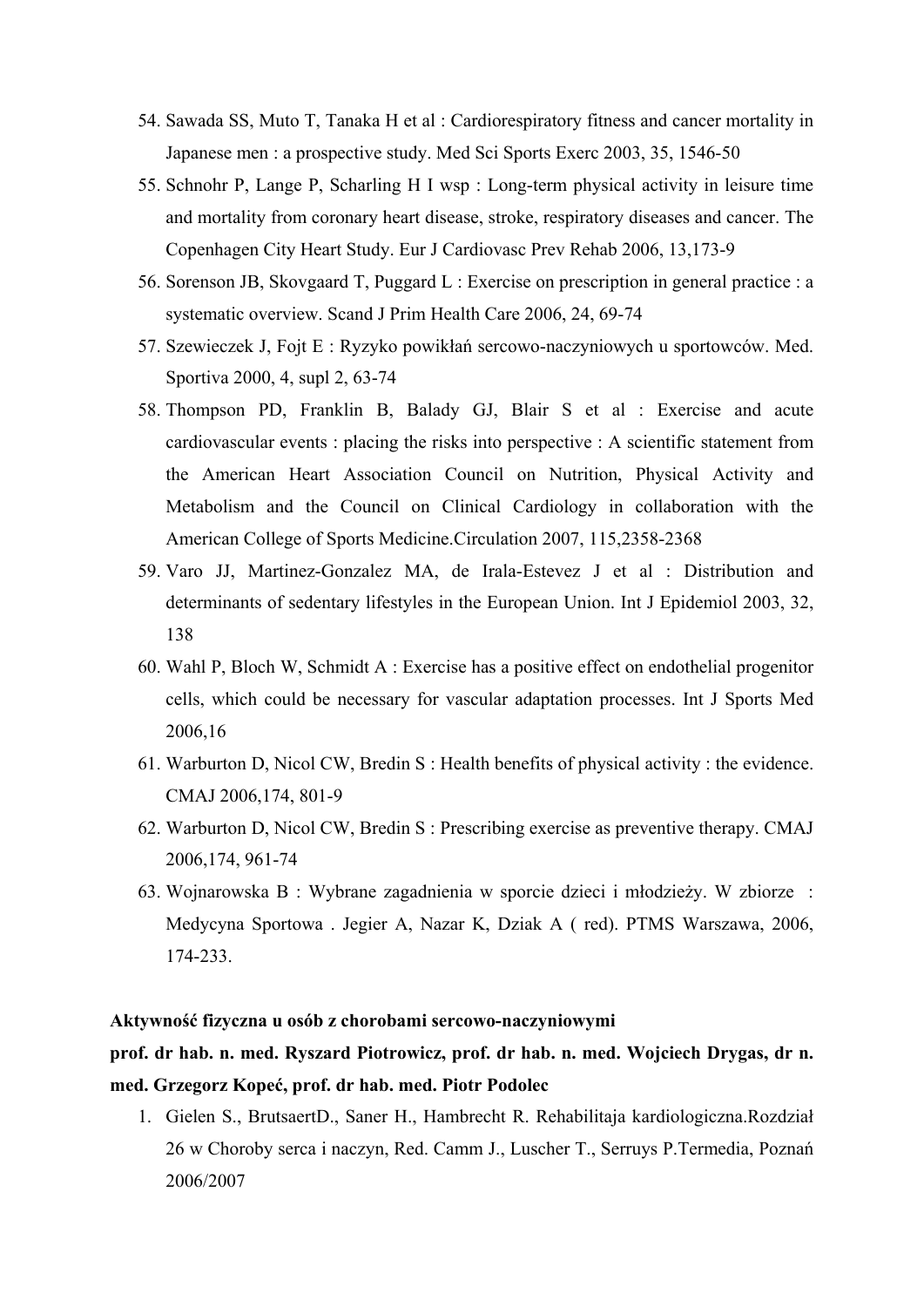- 2. Smith SC, Blair SN, Bonow RO, Brass LM, I wsp.AHA/ACC Guidelines for Preventing Heart Attack and Death in Patients With Atherosclerotic Cardiovascular Disease;2001 Update.J Am Coll Cardioll. 2001;38:1581-1583.
- 3. Giannuzzi P. Saner H, Björnstad P et al. Secondary Prevention Through Cardiac Rehabilitation. Position Paper of the Working Group on Cardiac Rehabilitation and Exercise Physiology of the European Society of Cardiology. Eur Heart J 2003;24:1273-1278
- 4. Thompson PD, Buchner D, Piña IL, Balady GJ, Williams MA et al. Exercise and physical activity in the prevention and treatment of atherosclerotic cardiovascular disease. A statement from the Council on Clinical Cardiology (Subcommittee on Exercise, Rehabilitation, and Prevention) and the Council on Nutrition, Physical Activity, and Metabolism (Subcommittee on Physical Activity). Circulation 2003;107:3109-3116
- 5. De Backer G,. Ambrosioni E,. Borch-Johnsen K,Brotons C i wsp. Prewencja chorób układu krązenia – wytyczne ESC.Kard.Pol.2004;61, supl I.
- 6. Grundy SM, Hansen B, Smith SC, Cleeman JI, Kahn RA.Clinical Management of Metabolic Syndrome.Report of the AmericaHeart Association/Lung and Blood Institute/America Diabetes Association Conference on Scientific Issus Related to Menagement.Circulation 2004;109 (4):551 – 556.
- 7. Tanasescu M, Leitzmann MF, Rimm EB et al. Physical activity in relation to cardiovascular disease and total mortality among men with type 2 diabetes.Circulation 2003;107:2435-2439.
- 8. Gaede P, Vedel P, Larsen N et al. Multifactorial intervention and cardiovascular disease in patuents with type 2 diabetes. N Engl J Med 2003;348:383-393.
- 9. Myers J, Atwood E, Froelicher V. Physical-activity level and diabetes. Circulation 2003;107:2392-2394.
- 10. Moyna N.M.,Thompson P.D. The effect of phisical activity on endothelial function in man Acta Phisiol.Scand. 2004 180 113-123.
- 11. Adams V,Linke A,Krankel N,Erbs S,Gielen S,Mobius-Winkler S,Gummert JF,Mohr FW,Schuler G,Hambrecht R. Impact of regular physical activity on the NAD(P)H oxidase and angiotensin receptor system in patients with coronary artery disease.Circulation.2005 Feb 8;111(5):555-62.
- 12. David G.Edwards PhD,Richard S,Schofield MD,Shannon L,Lennon PgD,Gary L,Pierce MS,Wilmer W,Nichols PhD and Randy W.Braith PhD Effect of exercise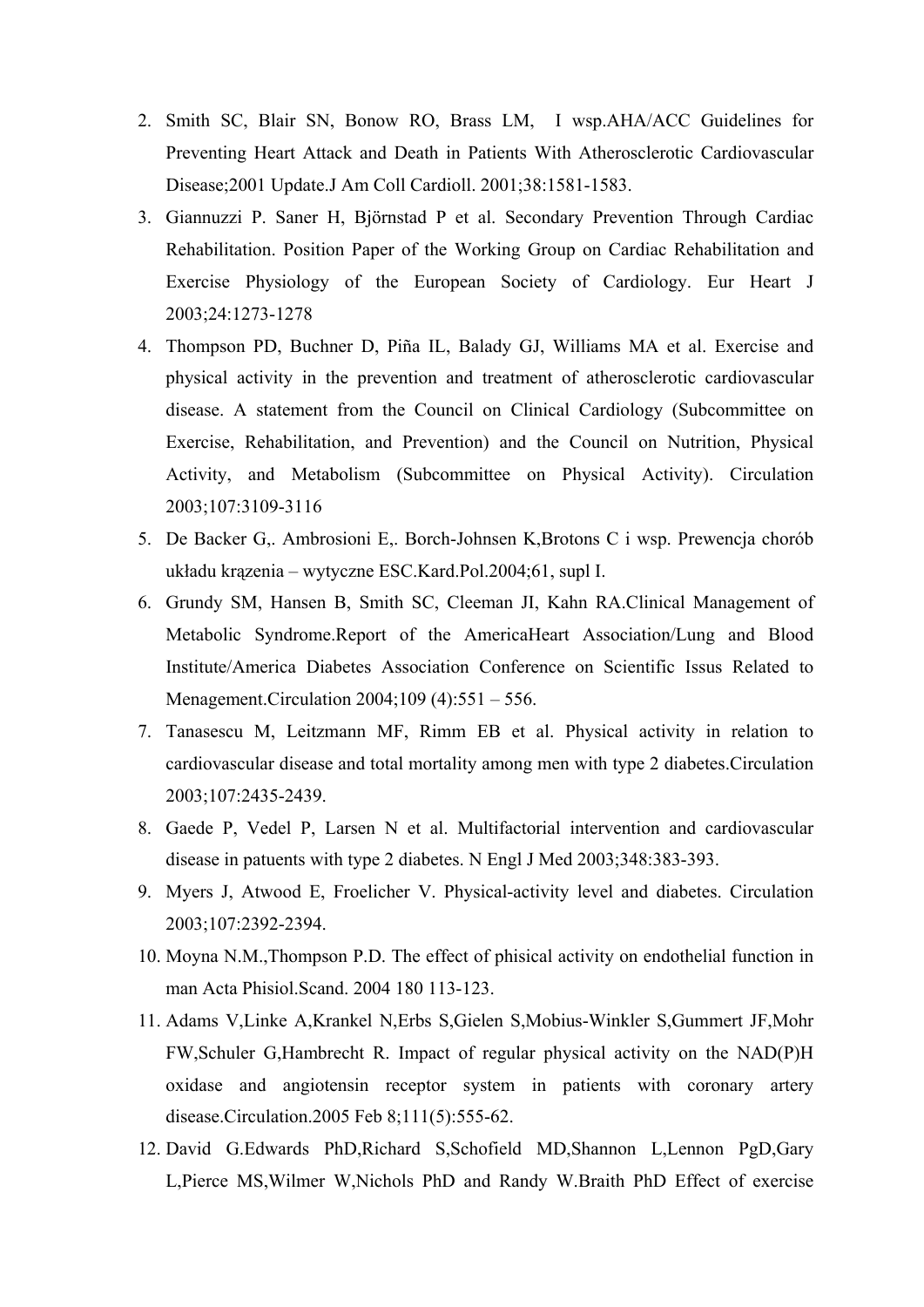training on endothelial function in men with coronary artery disease.The American Journal of Cardiology 2004 March,617-620.

- 13. Hambrecht R.,Wolf A.,Gielen S. I wsp.: Effect of exercise on coronary endothelial function in patients with coronary artery disease. N.Engl.J.Med. 2000,342,454-460
- 14. Ridker PM, Rifai N, Rose L i wsp. Comparison of C-reactive protein and low density lipoprotein cholesterol levels in the prediction of first cardiovascular events. N Engl J Med.2002; 347, 1557-1565.
- 15. Mattusch F, Dufaux B, Heine O, Mertens I, Rost R. Reduction of the plasma concentration of C-reactive protein following nine months of endurance training. Int j Sports Med 2000; 21, 21-24.
- 16. Ford ES. Does exercise reduces inflammation? Physical activity and C-reactive protein among US adults. Epidemiology 2002; 13, 561-568.
- 17. Adamopoulos S, Parissis J, Karatzas D i wsp. Physical training modulates proinflammatory cytokines and the soluble Fas/soluble Fas ligand system in patients with chronic heart failure. J Am Coll Cardiol 2002;39, 653-63.
- 18. Conraads VM, Beckers P, Bosmans J, De Clerck LS, Stevens WJ, Vrints CJ, Brutsaert DL. Combined endurance/resistance training reduces plasma TNF-alpha receptor levels in patients with chronic heart failure and coronary artery disease. Eur Heart J. 2002 Dec;23(23):1854-60.
- 19. Milani RV, Lavie CJ, Mehra MR. Reduction in C-reactive protein trough cardiac rehabilitation and exercise training. J Am Coll Cardiol. 2004 Mar 17;43(6):1056-61.
- 20. Rinder MR, Spina RJ, Ehsani AA. Enhanced endothelium-dependent vasodilation in older endurance-trained men..J.Appl Physiol 2000;88:761-766.
- 21. Pina I.L, Ortiz J.Wysiłek fizyczny w niewydolnosci serca.Rozdział 46 w Niewydolność serca , red. D.L. Mann (redakcja naukowa wydania polskiego Dłużniewski M) .CZELEJ Sp. z o.o Lublin 2006
- 22. Taylor RS, Brown A,Ebrahim S,Jolliffe J i wsp .Exercise-Based Rehabilitation for Patients with Coronary Heart Disease:Systematic Review and Meta-analysis of Randomized Controlled Trials. l. Am J Med. 2004;116:682-92
- 23. Leon AS, Franklin BA, Costa F, Balady GJ I wsp.Cardiac Rehabilitation and Secondary Prevention of Coronary Heart Dise Circulation 2005;111:369-376
- 24. Piña IL, Apstein CS, Balady GJ et al. Exercise and Heart Failure. A Statement from the American Heart Association Committee on Exercise, Rehabilitation, and Prevention. Circulation 2003;107:1210-1225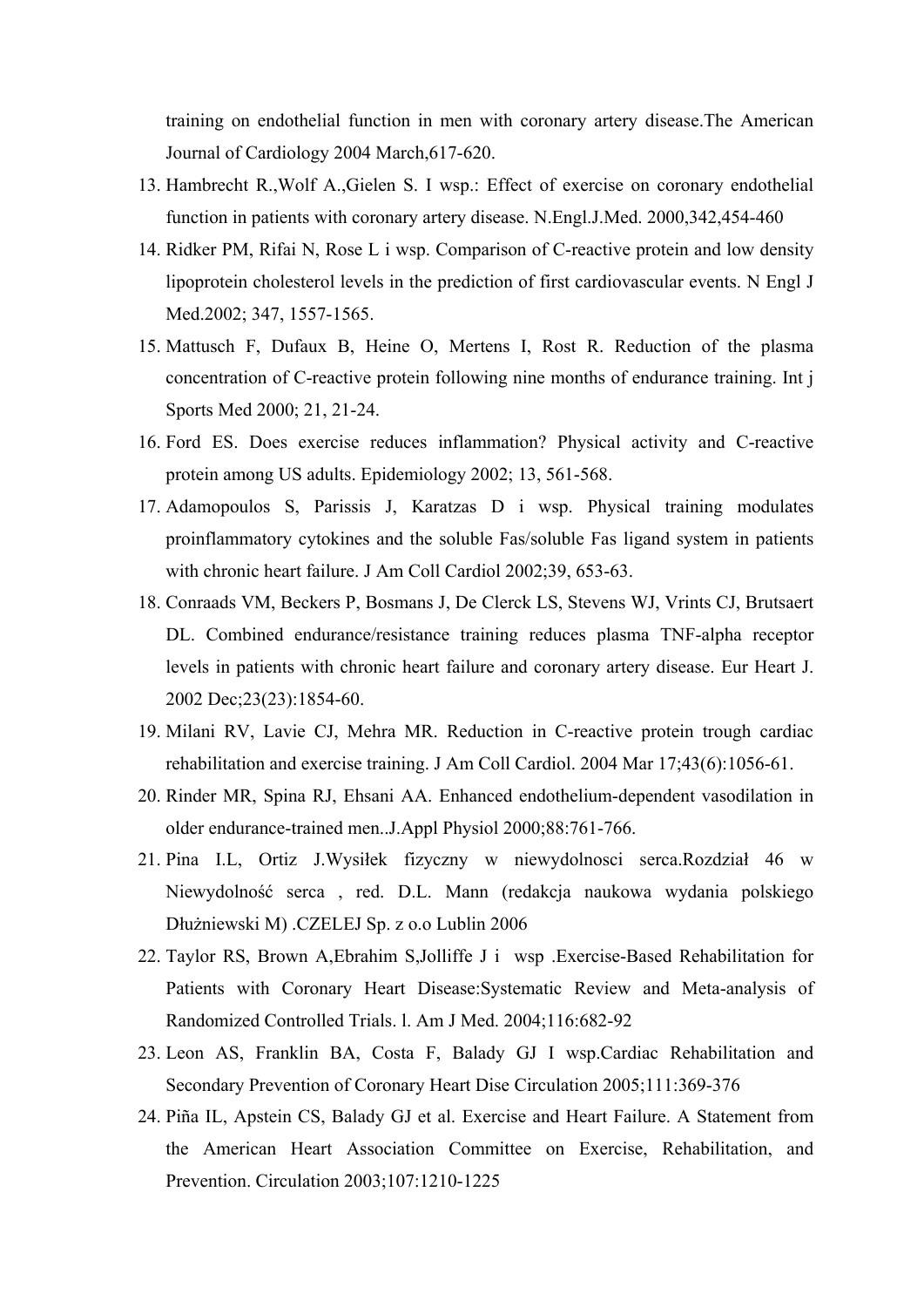- 25. Belardinelli R., Georgiou D., Cianci G., Purcaro A.: Randomized, controlled trial of long-term moderate exercise training in chronic heart failure: effects on functional capacity, quality of life, and clinical outcome. Circulation 1999; 99: 1173-82
- 26. Piepoli MF, Davos C, Francis DP, Coats AJ. Exercise training meta-analysis of trials in patients with chronic heart failure (ExTraMATCH). BMJ 2004;328:189
- 27. Piotrowicz.R, Dylewicz P, Jegier A, Rudnicki S, Tylka J, Mazurek K, Przywarska I, Rybicki J, Zdrojewski T.Kompleksowa Rehabilitacja Kardiologiczna.Stanowisko Komisji ds.Opracowania Standardów Rehabilitacji Kardiologicznej PTK. Folia Card. 2004; 11, supl A:A1-A48.
- *28.* Piotrowicz R. Cele terapii i algorytmy postepowania najpowszechniejsze czynniki ryzyka;brak aktywności ruchowej.W Choroby serca i naczyń- poradnik lekarza rodzinnego red.Opolski G., Lukas W., Steciwko A. Via Medica, Gdańsk 2006
- 29. Rudnicki S., Mazurek K., Kazimierska B., Rydzewska E., Piotrowicz R.Rehabilitacja kardiologiczna po zawale serca i zabiegach kardiochirurgicznych.W Rehabilitacja Medyczna , red.Kiwerski J.PZWL Warszawa 2005

# **Metody oceny aktywności fizycznej i wydolności fizycznej Hubert Krysztofiak, Artur Mamcarz, Grzegorz Kopeć, Piotr Podolec**

- 1. Caspersen CJ, Powell KE, Christenson GM. Physical activity, exercise and physical fitness: definitions for health-related research. Public Health Rep 1985:100(2):126-31.
- 2. Szczypaczewska M, Chwalbinska J, Krysztofiak H i Nazar K. Metody oceny wydolności fizycznej sportowców. Kardiologia Sportowa pod redakcją Wojciecha Braksatora, Artura Mamcarza i Mirosława Dłużniewskiego. Via Medica, 2006: 51-62
- 3. Girard JR, Pate RR. Physical activity assessement In chldren and adolescent. Sports Med 2001: 31(6): 439-64.
- 4. Brage S, Ekelund U, Franks PW, Hennings MA, Wright A, Coward A, Wareham NJ. Validation of Combined Heart Rate and Movement Sensing to Estimate Free-living Physical Activity Energy Expenditure: A Doubly-labeled Water Study.Med Sci Sports Exerc. 2007 May;39(5 Suppl):S26.
- 5. Krysztofiak H, Szczypaczewska M, Chwalbińska J i Nazar K: Programowanie aktywności fizycznej. Kardiologia Sportowa pod redakcją Wojciecha Braksatora, Artura Mamcarza i Mirosława Dłużniewskiego. Via Medica, 2006: 225-238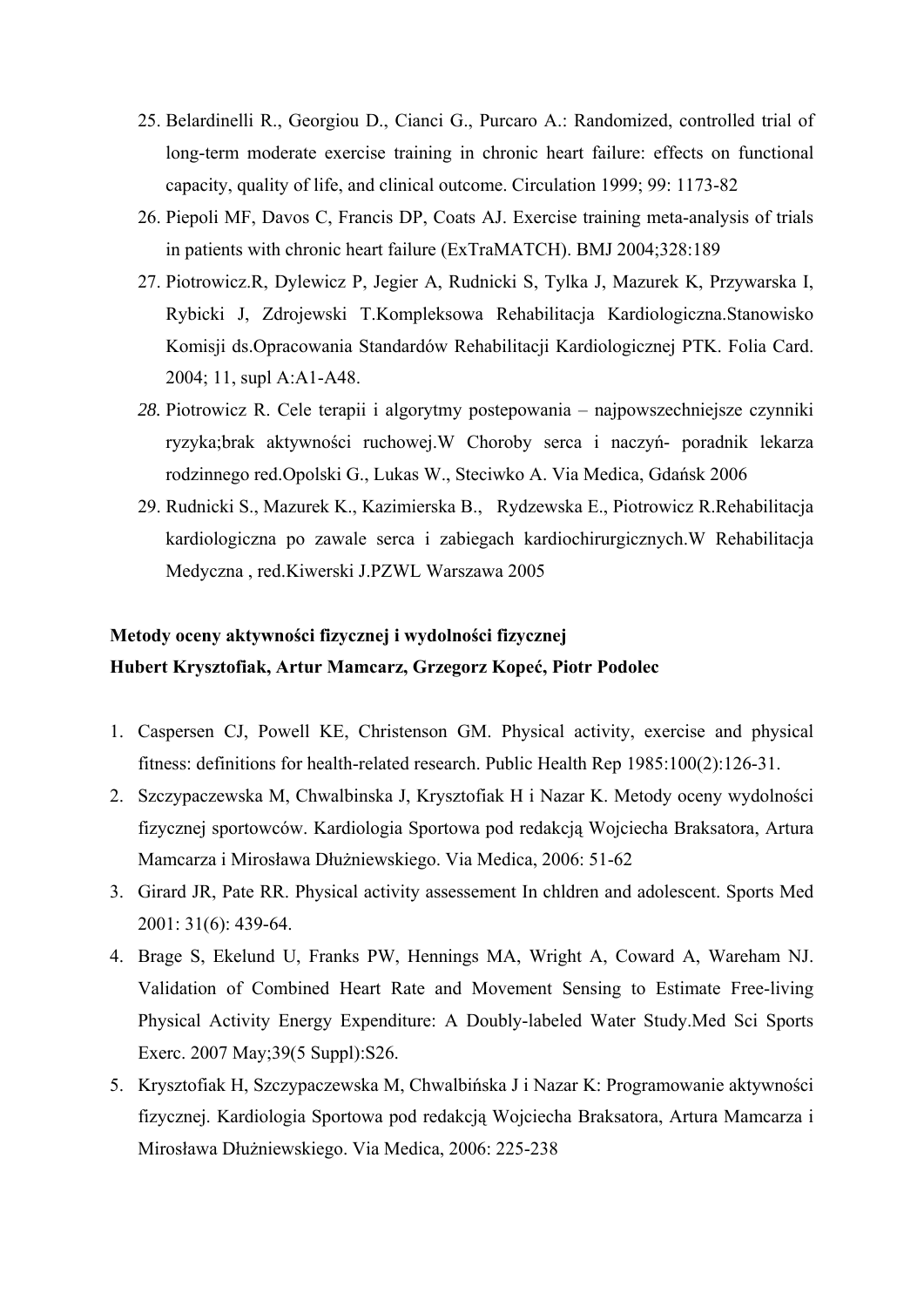#### **Rodzaje treningu i ich wpływ na funkcję układu sercowo-naczyniowego**

### **Prof. dr hab. med. Krystyna Nazar**

- 1. Jegier A. Wybrane Problemy kardiologiczne w medycynie sportowej. W Medycyna Sportowa (A. Jegier, K. Nazar, A. Dziak red.) Polskie Towarzystwo medycyny Sportowej , Warszawa, 2005, str. 101-171.
- 2. Szyszka A. Sportowa przebudowa serca .W Kardiologia Sportowa (W Braksator, A. Mamcarz, M. Dłużniewski red.) Via Medica, Gdańsk, 2006 str 27 – 38.
- 3. Krysztofiak H., Szczypaczewska M., Chwalbińska-Moneta J., Nazar K. Programowanie aktywności fizycznej. W Kardiologia Sportowa (W Braksator, A. Mamcarz, M. Dłużniewski red.)str Via Medica, Gdańsk, 2006, str. 225-238.
- 4. Wiliams A.M., Haskell W.L., Ades A. *et al.* Resistance exercise in Individuals with and without cardiovascular disease: 2007 update. A scientific Statement from the American Heart Association council on Clinical Cardiology and Council on Nutrition, Physical Activity and Metabolism. Circulation, 2007;116: 572-584.

### **Aktywność fizyczna u osób w podeszłym wieku**

#### **Prof. dr hab. med. Tomasz Kostka**

- 1. *The state of ageing and health in Europe*. Merc & Co., Inc, Whitehouse Station, N.J., U.S.A.: International Longevity Centre-UK and The Merc Company Foundation, 2006.
- 2. Newman AB, Gottdiener JS, Mcburnie MA i wsp. Associations of subclinical cardiovascular disease with frailty. *J Gerontol A Biol Sci Med Sci* 2001; 56:M158- M166.
- 3. National Center for Chronic Disease Prevention and Health Promotion. At a glance-Healthy aging: Preventing disease and improving quality of life among older Americans, 2004. Centers for Disease Control and Prevention, Atlanta, GA. Available at: [http://www.](http://www/)cdc.gov/nccdphp/aag/aag\_aging.htm.
- 4. Evans W.J.: Exercise training guidelines for the elderly. Med. Sci. Sports Exerc., 1999, 31, 12.
- 5. The WHO guidelines for promoting physical activity among older persons. J. Aging Physical Activity, 1997, 5, 1.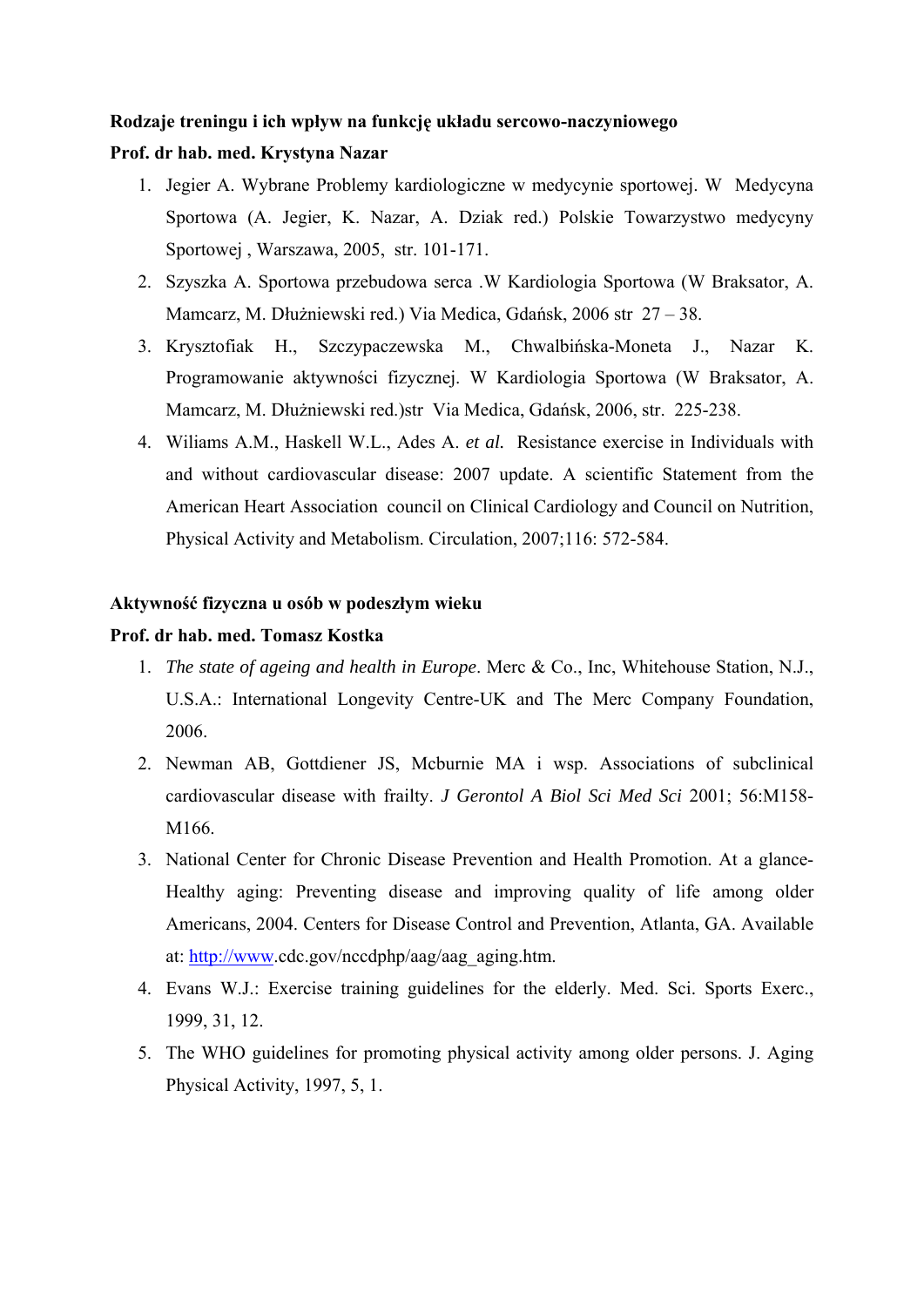#### **Aktywność fizyczna dzieci i młodzieży**

### **Prof. dr hab. med. Barbara Woynarowska**

- 1. Bigddle S., Sallis J., Cavill N.: Young and active? Policy framework for young people and health-enhancing physical activity. Health Education Authority, London 1998.
- 2. Handbook for Canada's physical activity guide to healthy living. Health Canada, Ottawa 1998.
- 3. Mazur J., Woynarowska B., Kołoło H.: Zdrowie subiektywne, styl życia i środowisko psychospołeczne młodzieży szkolnej w Polsce. Instytut Matki i Dziecka, Warszawa 2007.
- 4. Oblacińska A., Woynarowska B.*:* Zdrowie subiektywne, zadowolenie z życia i zachowania zdrowotne uczniów szkół ponadgimnazjalnych w Polsce. Instytut Matki i Dziecka, Warszawa 2006.
- 5. Oblacińska A., Jodkowska M.: Otyłość u polskich nastolatków. Epidemiologia, styl życia, samopoczucie. Instytut Matki i Dziecka, Warszawa 2007.
- 6. Prochaska J.J., Salis J.F., Long B : A physical activity screening measure for use with adolescents in primary care*,* Archives Paediatric Adolescent Medicine 2001;:554–559.
- 7. Przewęda R., Dobosz J.*:* Kondycja fizyczna polskiej młodzieży. Studia i monografie. Warszawa, Akademia Wychowania Fizycznego w Warszawie 2003.

## **Aktywność fizyczna – znaczenie w prewencji i leczeniu cukrzycy**

## **Dr n. med. Elżbieta Kozek**

- 1. Tuomilehto J, Lindström J, Eriksson JG, Valle TT, Hämäläinen H, Ilanne-Parikka P, Keinänen-Kiukaanniemi S, Laakso M, Louheranta A, Rastas M, Salminen V, Uusitupa M; Finnish Diabetes Prevention Study Group. Prevention of type 2 diabetes mellitus by changes in lifestyle among subjects with impaired glucose tolerance. N Engl J Med. 2001; 344:1343-50.
- 2. Knowler WC, Barrett-Connor E, Fowler SE, Hamman RF, Lachin JM, Walker EA, Nathan DM; Diabetes Prevention Program Research Group. Reduction in the incidence of type 2 diabetes with lifestyle intervention or metformin. N Engl J Med. 2002;346:393-403.
- 3. Guidelines on diabetes, pre-diabetes, and cardiovascular diseases. E Heart J, 2007; 9, suppl. C
- 4. Zalecenia kliniczne dotyczące postępowania u chorych na cukrzycę. 2008; 9, supl. A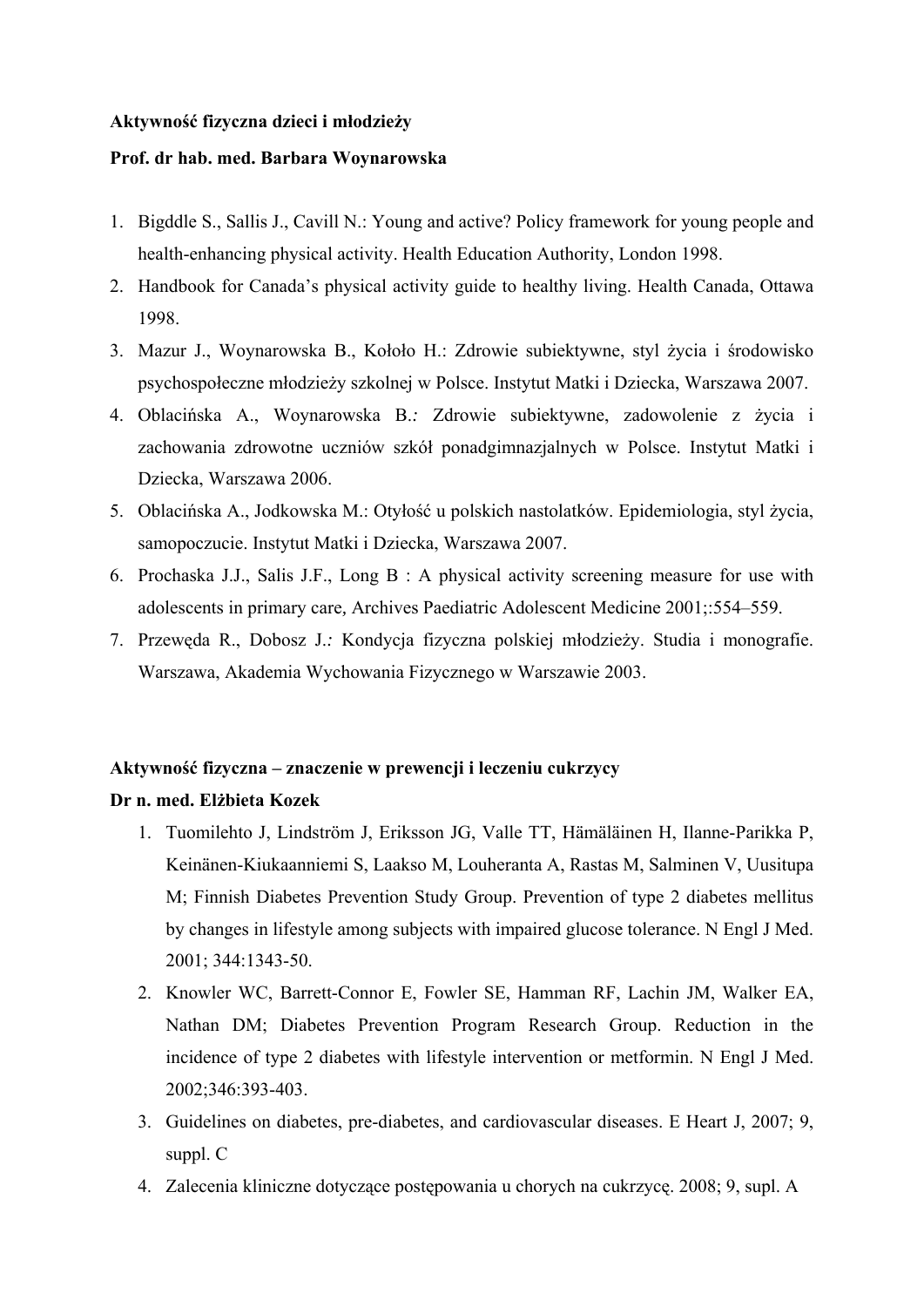#### **Prof. dr hab. med. Barbara Zahorska-Markiewicz**

#### **Skuteczność aktywności fizycznej w leczeniu otyłości.**

- 1. Cordain L., Gotshall RW, Eaton SB. Physical activity, energy expenditure and fitness: an evolutionary perspective. Int. J. Sports Med. 1998, 19, 328-335
- 2. Zahorska-Markiewicz B. Nauka i praktyka w leczeniu otyłości. Archi-Plus Kraków 2005
- 3. Plewa M, Markiewicz A. Aktywność fizyczna w profilaktyce i leczeniu otyłości. Endokrynologia Otyłość Zaburzenia Przemiany Materii 2006, 2, 30-37
- 4. Saris WHM, Blair SN, van Baak MA i inni. How much physical activity is enough to prevent unhealthy weight gain? Outcome of the IASO 1<sup>st</sup> Stock Conference and consesnsus statement. Obesity Rev. 2003, 4, 101-114
- 5. Tsigos C, Hainer V, Basdevant A i inni. Management of obesity in adults: European clinical practice guidelines. Obes Facts 2008, 1, 106-116
- 6. Jakicic JM, Clark K, Coleman E i inni. American College of Sports Medicine position stand. Appropriate intervention strategies for weight loss and prevention of weight regain for adults. Med. Sci Sports Exerc. 2001, 33, 2145-2156
- 7. Van Baak MA, Saris WHM. Exercise and obesity. W: P.G. Kopelman, I.D. Caterson, W.H. Dietz (red) Clinical obesity in adults and children. Blackwell Pub. 2005, 363- 379
- 8. Yoshioka M, Doucet E, Trembley A. I inni Impact of high intensity exercise onenergy expenditure, lipid oxydation and body fatness. Int. J. Obes. Relat. Metab. Disord. 2001, 332-339
- 9. Fogelholm M, Kukkonen-Harjula K. Does physical activity prevent weight gain a systematic review. Obes Rev. 2000, 1, 95-111
- 10. Wing RR. Physical activity in the treatment of the adulthood overweight and obesity: current evidence and research issues. Med. Sci Sports Exerc. 1999, 31, S547-S552
- 11. Wilding JPH. Treatment strategies for obesity. Obes Rev. 2007, 8 suppl.1, 137-144
- 12. Jakicic JM, Otto AD, Polzien K, Davis KK. Physical activity and obesity. W: red. RF Kushner, DH Bessesen. Treatment of the obese patient. Humana Press Totowa, New Yersey 2007, str 311-320
- 13. Wadden TA, Butryn ML, Wilson Ch. Lifestyle modification for the management of obesity. Gastroenterology 2007, 132, 2226-2238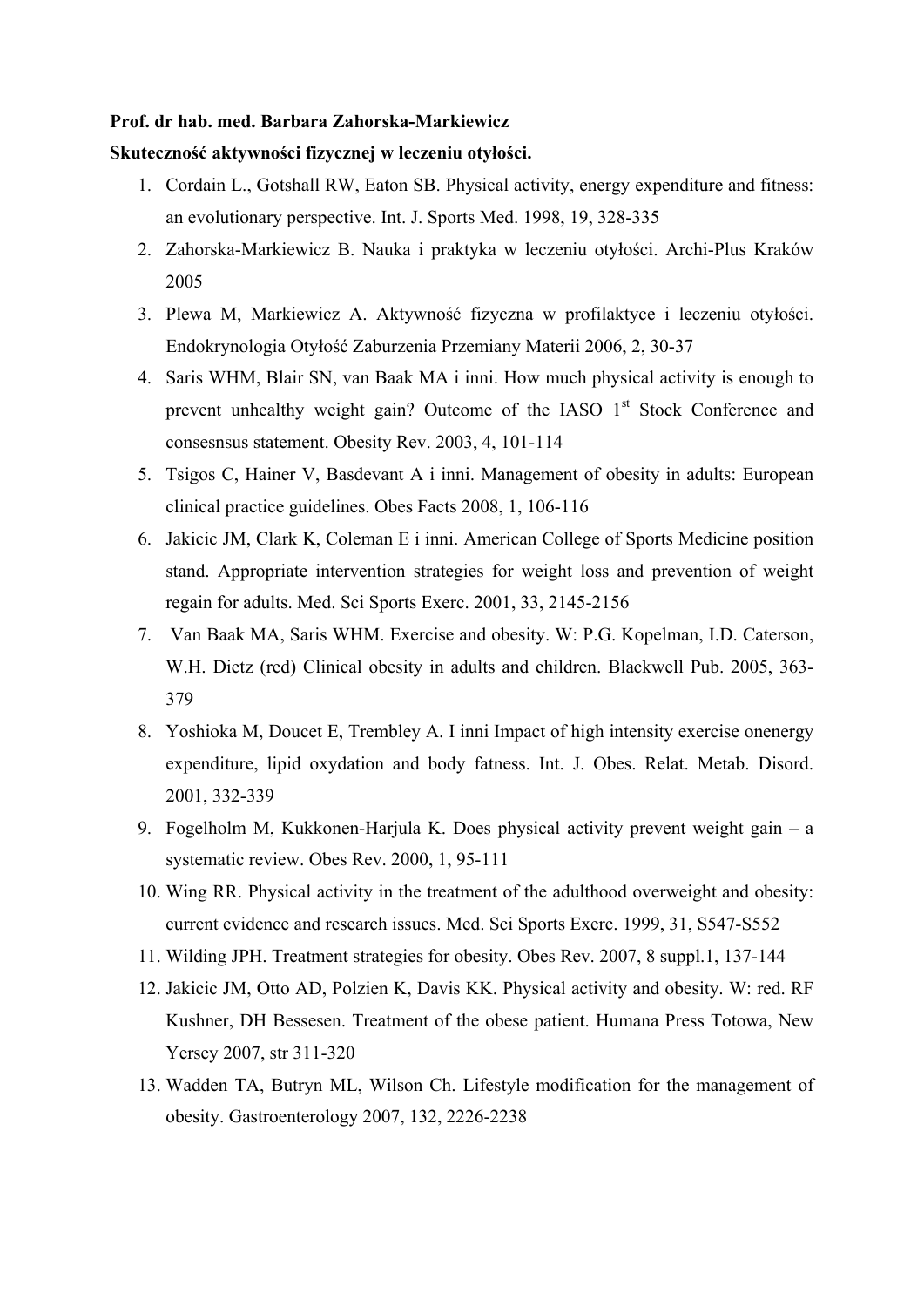# **Zasady rehabilitacji pacjentów z niewydolnością serca Prof. dr hab. med. Kalina Kawecka –Jaszcz**

- 1. Working Group on Cardiac Rehabilitation & Exercise Physiology and Working Group on Heart Failure of the European Society of Cardiology.: Recommendations for exercise training in chronic heart failure patients. Eur. Heart J. 2001; 22: 125-135.
- 2. European Heart Failure Training Group, Experience from controlled trials of physical training in chronic heart failure Protocol and patient factors in effectiveness in the improvement in exercise tolerance. Eur. Heart J. 1998; 19: 466–475.
- 3. Guidelines for the Diagnosis and Treatment of Chronic Heart Failure: full text (update 2005).: The Task Force for the diagnosis and treatment of CHF of the European Society of Cardiology. Eur. Heart J. 2005; 26: 1115-1140.
- 4. Meyer K., Schwaibold M., Westbrook S. i wsp.: Effects of short-term exercise training and activity restriction on functional capacity in patients with severe chronic congestive heart failure. Am. J. Cardiol. 1996; 78: 1017-1022.
- 5. Meyer K., Foster C., Georgakopoulos N. i wsp.: Comparison of left ventricular function during interval versus steady-state exercise training in patients with chronic congestive heart failure. Am. J. Cardiol. 1998; 82: 1382-1387.
- 6. Smart N., Marwick T.H.: Exercise training for patients with heart failure: a systematic review of factors that improve mortality and morbidity. Am. J. Med. 2004; 116: 693–706.
- 7. Kavanagh T., Myers M.G., Baigrie R.S. i wsp.: Quality of life and cardiorespiratory function in chronic heart failure: effects of 12 month's aerobic training. Heart. 1996; 75: 42-49.
- **8.** Kawecka-Jaszcz K., Klecha A., Styczkiewicz K., Stochmal A.: Rehabilitacja w niewydolności serca. Rozdział do książki ,,Niewydolność serca"" pod red P. Podolca (w druku).

## **Dr Dorota Włoch-Kopeć, Dr hab. med. Agnieszka Słowik**

## **Podstawowe zasady rehabilitacji po udarze mózgu.**

1. World Health Organization. The world health report. *WHO*, Geneva 2000.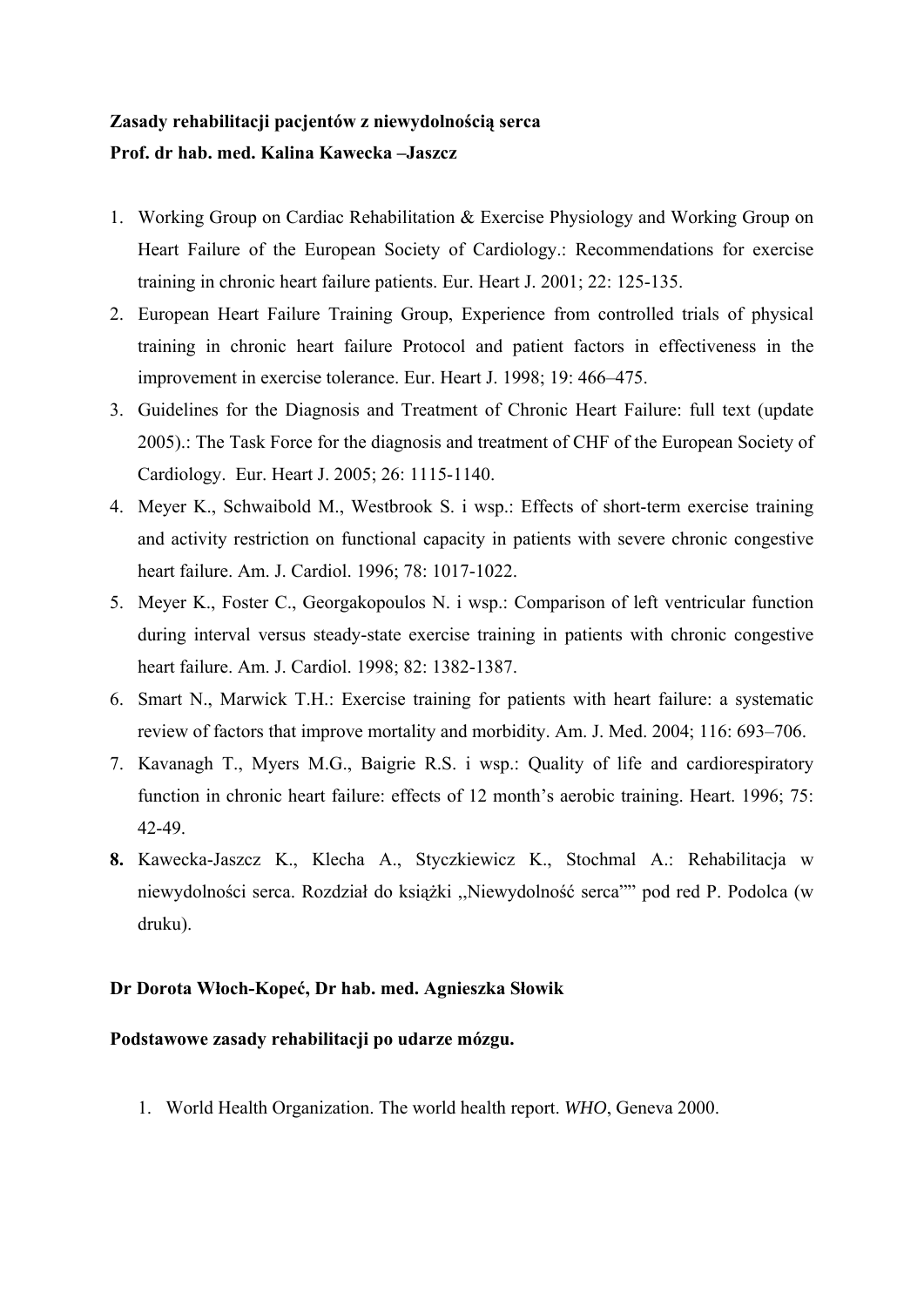- 2. Członkowska A., Sarzyńska-Długosz I., Kwolek A., Krawczyk M.. Ocena potrzeb w dziedzinie wczesnej rehabilitacji poudarowej w Polsce. *Neurologia i Neurochirurgia Polska* 2006;40:471-477.
- 3. Liepert J., Bauder H., Miltner W.H.R. i wsp. Treatment-induced cortical reorganization after stroke in humans. *Stroke* 2000;31:1210-1216.
- 4. Liepert J., Uhde I., Graf S. i wsp. Motor cortex plasticity during forced-used theraphy in stroke patients: a preliminary study. *J Neurol* 2001;248:315-321.
- 5. Postępowanie rehabilitacyjne po udarze mózgu- wytyczne grupy ekspertów narodowego programu profilaktyki i leczenia chorób układu sercowo-naczyniowego Polkard.
- 6. Kjellstrom T, Norrving B, Shatchkute A. Helsingborg Declaration 2006 on European Stroke Strategies. *Cerebrovasc Dis* 2007;23:229-241.
- 7. Miltner W. H. R., Bauder H., Sommer M. i wsp. Effects of constraint-induced movement therapy on chronic stroke patients: A replication. *Stroke* 1999;30:586-592.
- 8. Seniów J., Krawczyk M., Członkowska A. Rehabilitacja chorych po udarze mózgu. Udar mózgu pod red. A. Szczudlika, A. Członkowskiej, H. Kwiecińskiego, A. Słowik. Wydawnictwo Uniwersytetu Jagiellońskiego Kraków 2007.

# **Rola wysiłku fizycznego w rehabilitacji kardiologicznej Prof. dr hab. med. Piotr Dylewicz**

- 1. Taylor RS, Brown A, Ebrahim S et al. Exercise-based rehabilitation for patients with coronary heart disease: systematic review and meta-analysis of randomized trials. Am J Med 2004;116:682-697.
- 2. Smart N, Marwick TH. Exercise training for patients with heart failure: a systematic review of factors that improve mortality and morbidity. Am J Med 2004;116:693-706.
- 3. Leon AS, Franklin BA, Costa F et al. Cardiac Rehabilitation and Secondary Prevention of Coronary Heart Disease. Circulation 2005;111:369-376.
- 4. American Association of Cardiovascular and Pulmonary Rehabilitation. Guidelines for Cardiac Rehabilitation and Secondary Prevention Programs.  $4<sup>th</sup>$  ed. Champaign, IL: Human Kinetics; 2004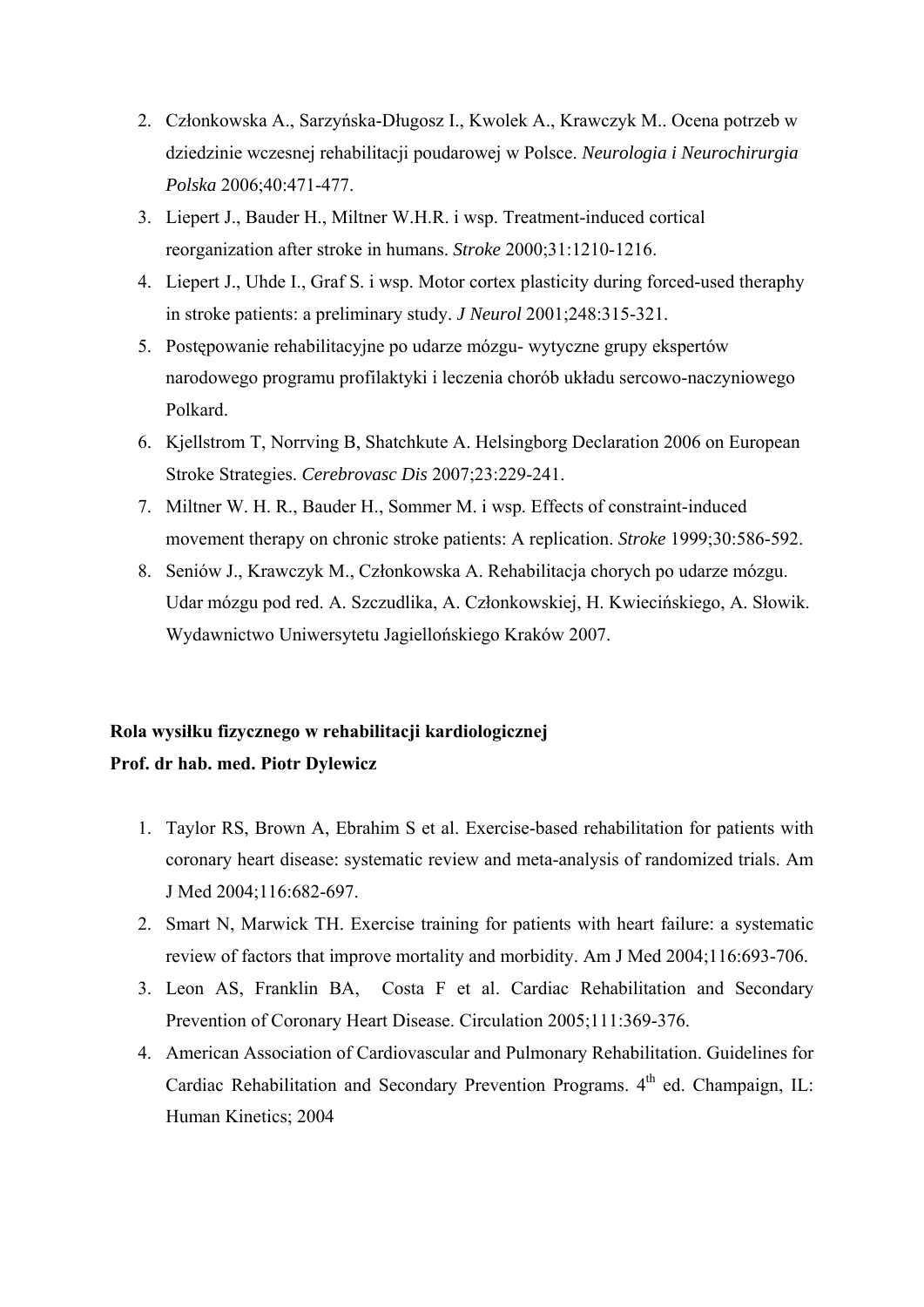- 5. Fletcher GF, Balady GJ, Amsterdam EA et al. Exercise Standards for Testing and Training. A Statement for Healthcare Professionals From the American Heart Association. Circulation 2001;104:1694-1740
- 6. Dylewicz P, Borowicz-Bieńkowska S, Deskur-Śmielecka E i wsp. Cardiac Rehabilitation. W: Public Health In Europe. W.Kirch (Editor). Springer-Verlag Berlin Heidelberg New York 2004;219-225.
- 7. Rehabilitacja Kardiologiczna. Stosowanie ćwiczeń fizycznych. Red. J. Bromboszcz, P. Dylewicz. ELIPSA-JAIM. Kraków 2006.
- 8. Dylewicz P, Jegier A, Piotrowicz R i wsp. Kompleksowa Rehabilitacja Kardiologiczna. Stanowisko Komisji ds. Opracowania Standardów Rehabilitacji Kardiologicznej Polskiego Towarzystwa Kardiologicznego. Folia Cardiol. 2004;11(supl A):A1-A48.
- 9. Thompson PD, Balady GJ, Chaitman BR et al. 36<sup>th</sup> Bethesda Conference: recommendation for determining eligibility for competition in athletes with cardiovascular abnormalities. Task Force 6: coronary artery disease. JACC 2005;45:1348-1353

# **Aktywność fizyczna a nagły zgon sercowy u sportowców**

# **Prof. dr hab. med. Krzysztof Klukowski**

- 1. Jegier A.: Nagły zgon sercowy sportowca. Medical Tribune, 2007;16: 28-29.
- 2. Kuch J., Mamcarz A., Braksator W.: Nagła śmierć w sporcie. W : Kardiologia Sportowa. (red.Braksator W., Mamcarz A., Dłużniewski M.),VIA MEDICA, Gdańsk,2006,s.203-209.
- 3. Wrzosek K., Braksator W., Mamcarz A.: Bóle w klatce piersiowej. Wstrząśnienie serca. W: Kardiologia Sportowa (red.Braksator W., Mamcarz A., Dłużniewski M.), VIA MEDICA, Gdańsk,2006, s.157-166.
- 4. Piwowarska W. (red.): Nagła śmierć sercowa. VIA MEDICA, Gdańsk,2005.
- 5. Chlebus H.: Niewydolność serca, PZWL, Warszawa,1990.
- 6. Burroughs K.E.: Sudden Death in High School and College Athletes.In: (ed. Mellion M.B., Putukian M., Madden Ch.C.), Sports medicine secrets. Third edition. HANLEY @ BELFUS, Philadelphia, 2003, p.258-265.